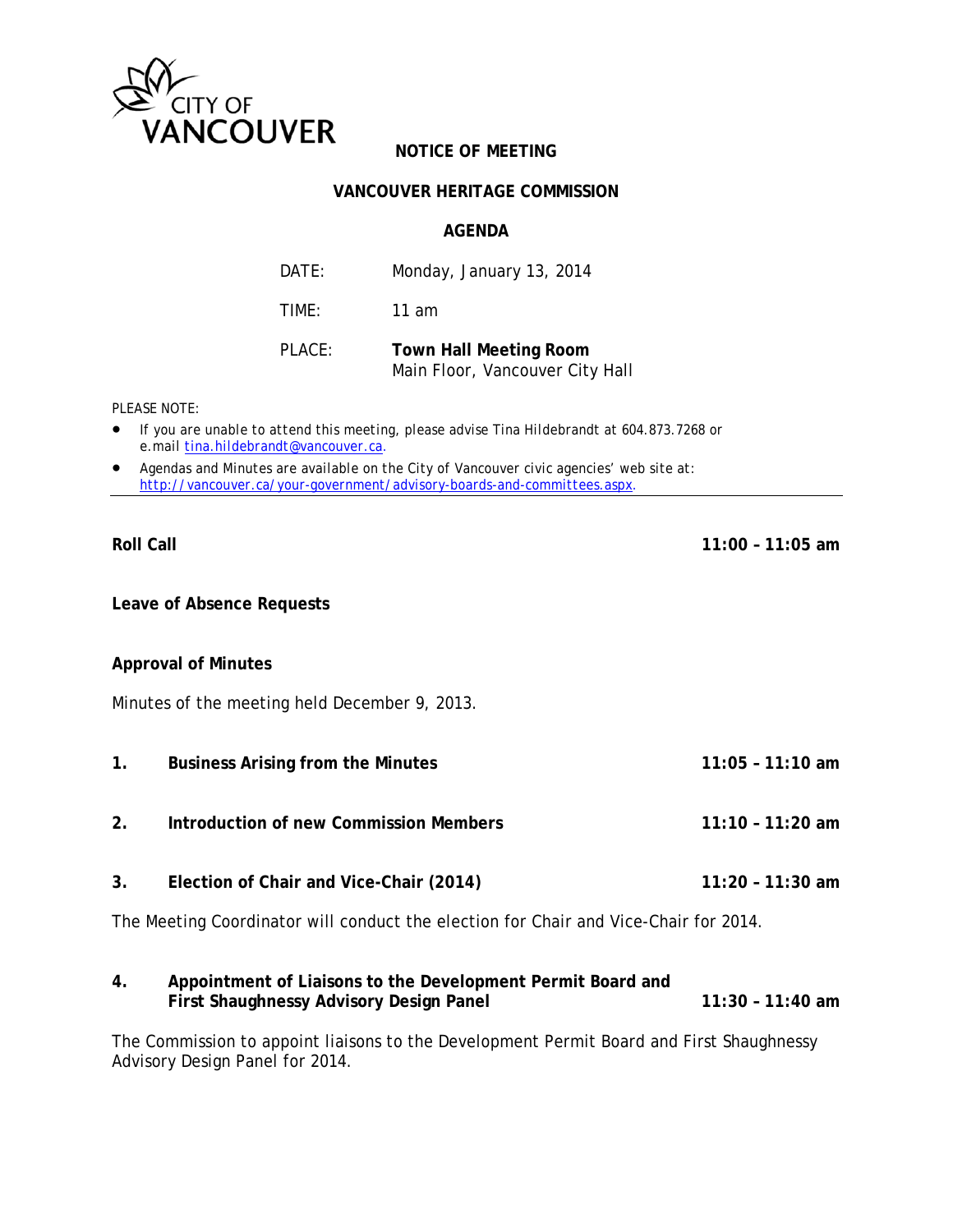# **5. Conservation Review 11:40 – 12:40 pm**

**(a) Waterfront Tower – 601 W. Cordova St. Enquiry** 

The enquiry was received to develop a mixed-use office tower on a site located on W. Cordova St. immediately east of the CPR Station building. The proposal is to construct a 24-storey, 127.1 m tall tower with 41,205  $m^2$  of commercial / office space.

The subject site is at the edge of the Downtown and Gastown districts and in between two designated heritage buildings, the CPR Station and The Landing. It is one of the sites referenced by the Central Waterfront Hub Framework which was adopted by City Council on June 11, 2009. The Framework has established a number of development principles and directions for the future development of the study area which also apply to this site. It has been recognized that the heritage impact analysis of new development on adjacent municipally designated heritage buildings as well as on the Historic Area of Gastown should result with a solution that complements existing landmarks, built form and urban character. The Framework suggested that this particular site could accommodate 11-storey building with approx. 6,100 m<sup>2</sup> floor area which is significantly less than currently proposed.

Although the site is not located within Gastown Historic Area boundaries, this enquiry was presented to the Gastown Historic Area Planning Committee (GHAPC) on December 18, 2013, because of the development's potentially significant impact on the historic character of Gastown. The proposal was generally supported, with recommendations to improve visibility of the east façade of the CPR Station building, improve design of the lower portion of the proposed tower (including its "origami" treatment) and to present the improved proposal to the GHAPC at the development permit application stage. The proponent has retained a conservation consultant to develop the Statement of Significance for the CPR Station building, which is currently being finalized.

The applicant has provided a project package to inform and solicit input and feedback from the Vancouver Heritage Commission, and will present the project. Staff will be in attendance to provide additional information, as required.

Issues:

| (i)          | Does the proposal (and its heritage impact assessment) adequately address<br>heritage related concerns and opportunities as identified by the Central<br>Waterfront Hub Framework (see pages 29, 30, 35, 37 of the excerpt provided);<br>and |  |
|--------------|----------------------------------------------------------------------------------------------------------------------------------------------------------------------------------------------------------------------------------------------|--|
| (ii)         | Design of the lower façade, in particular the interface with the CPR Station<br>building and Cordova Street                                                                                                                                  |  |
| Applicants:  | Matthieu Grady, B+H Architect<br>Adrian Smith + Gordon Hill Architecture, Laura Jimenez<br>Robert Lemon, Robert Lemon Architect<br>Cadillac Fairview, Owner                                                                                  |  |
| Attachments: | Waterfront Tower - 601 Cordova St., Vancouver BC<br>Excerpt from the Central Waterfront Hub Framework (4 pages)                                                                                                                              |  |
| Staff:       | Zlatan Jankovic, Heritage Planner<br>Paul Cheng, Development Planner                                                                                                                                                                         |  |